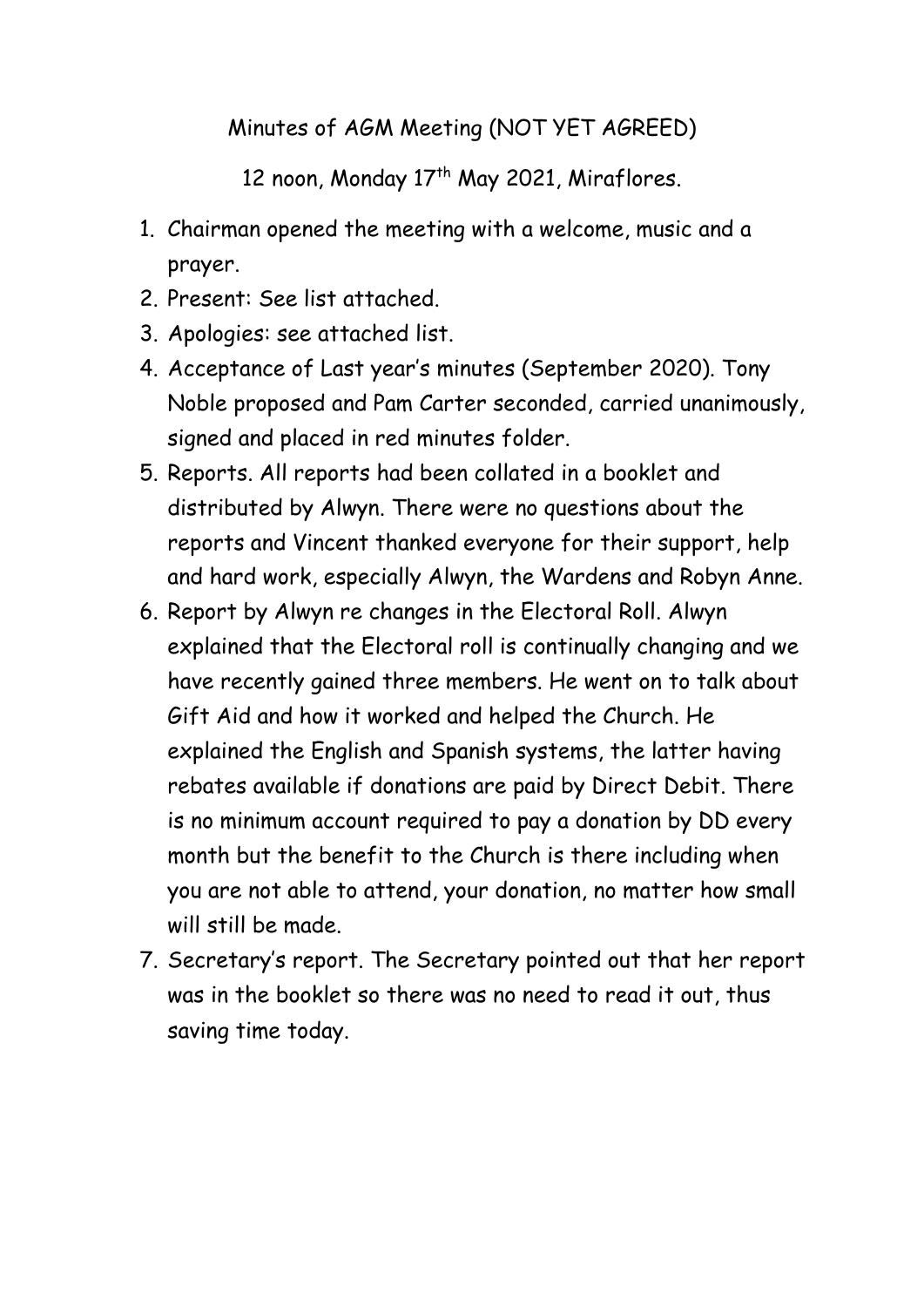8. Financial Statements for the year. Pam read a report from Val who was unable to attend today and gave thanks to Paul, the Auditor for his help. We are in the process of putting on a new accounting system which will make the job a lot easier. Pam pointed out that there is a whole team of people who do a lot of smaller jobs within the Treasurer's remit.

Tony Noble asked whether a new treasurer has to come from within the Church. Vincent answered no.

Darren offered to put a message on the Forums but Vincent said he would prefer not to just yet.

David asked a question on the accounts which Pam was not able to answer. There was also another question about Fixed Assets – no depreciation, Pam agreed with the query but in the absence of Val or the Auditor, could not answer. Vincent suggested we approve the accounts with a proviso of raising questions with Val and the Auditor.

Brian questioned the amount of maintenance for La Mata. Peter Sunshine suggested going to Residents' meeting to ask about charges and see breakdown of costs. Peter, Vincent and Pam are going to go to the Management Committee to ask for figures.

Peter has done a lot of work renovating the apartment. Pam has a list of jobs and people are asked to contact Pam or Peter if they can help.

Vincent asked if any more questions – there were not. He said that the questions and answers would be published in the Owl at a later date. Vincent then said that subject to the answers being acceptable, the financial statement would be accepted. Fr Alan Proposed and Gavin seconded, none against.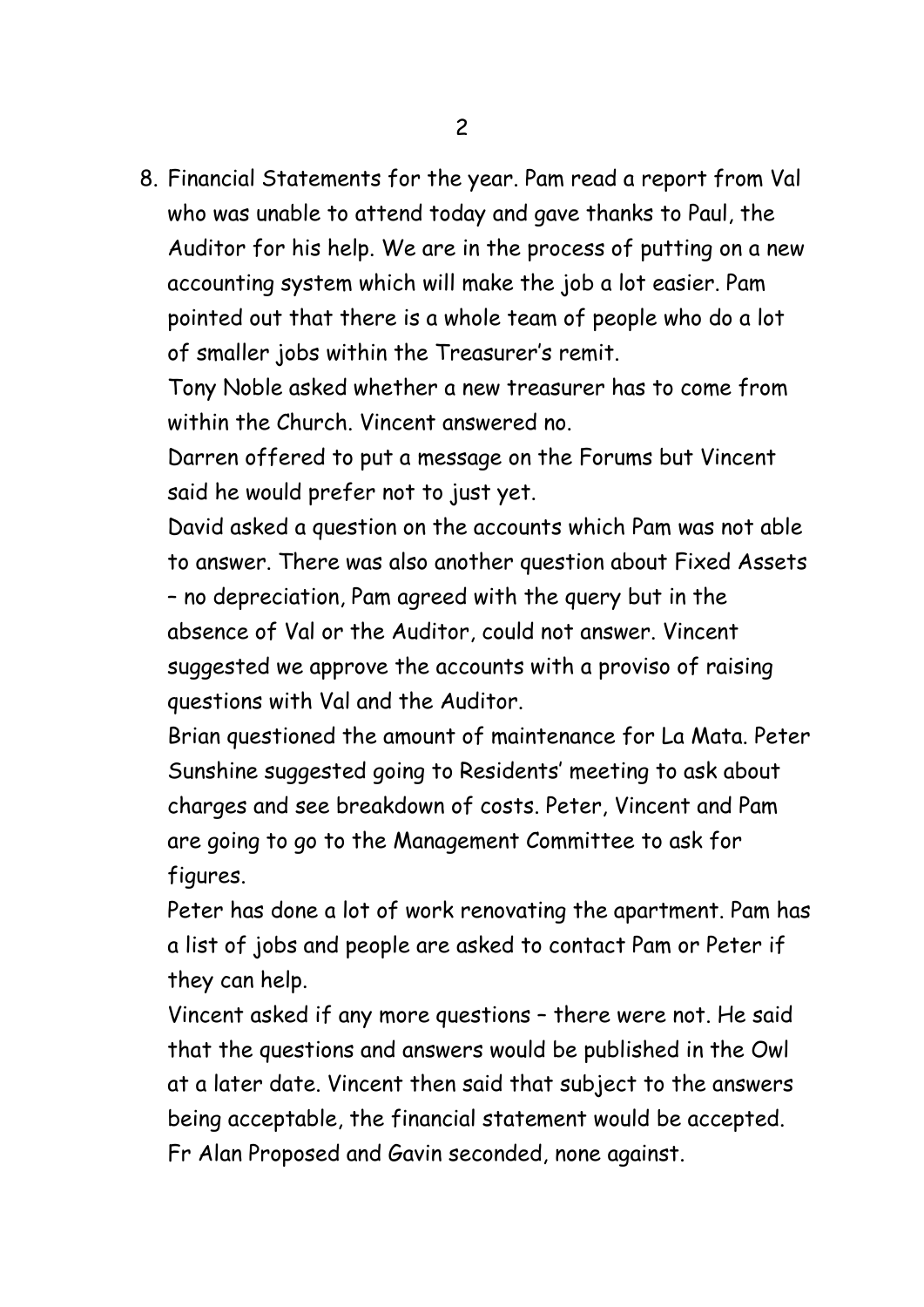Vincent explained that we really need a new Treasurer.

It was pointed out that Llanos do not have printed Owls. Alwyn suggested that people gave him their email addresses for Owls to be emailed personally so people do not have to go on the website.

- 9. Copy of Electoral Roll for Inspection. Alwyn has a copy for anyone to see.
- 10. Elections. Vincent explained that Janetta will be leaving Spain this year. The Bishop said Pam could stand again. There was one nomination for Church Warden – Pam Carter. A temporary form was completed. Janetta proposed and Robyn Anne seconded and Pam was declared elected as Church Warden.

There were no nominations for Treasurer.

Jasmine Golson proposed and Tony Noble seconded that Pam Carter be re-elected as President. Unanimous vote, none against and Pam Carter was duly re-elected as President. There were three nominations for PCC: Darren Ellsum, nominated by Pam Carter and seconded by David Blake. Neville Colgate, nominated by Janetta Causton and seconded by David Blake. Peter Millar, nominated by Janetta Causton and seconded by Hazel Bamford. All three, duly elected. Vincent pointed out that the PCC can co-opt if necessary. Appointments: Sidespeople – It was proposed by Fr Alan and seconded by Len Causton that the entire congregation can be sidespeople (subject to basic Safeguarding training) the vote was unanimous, none against.

Independent Examiner: (Auditor). Pam proposed and Gavin seconded that Paul Hampton was appointed. Vote unanimous, none against.